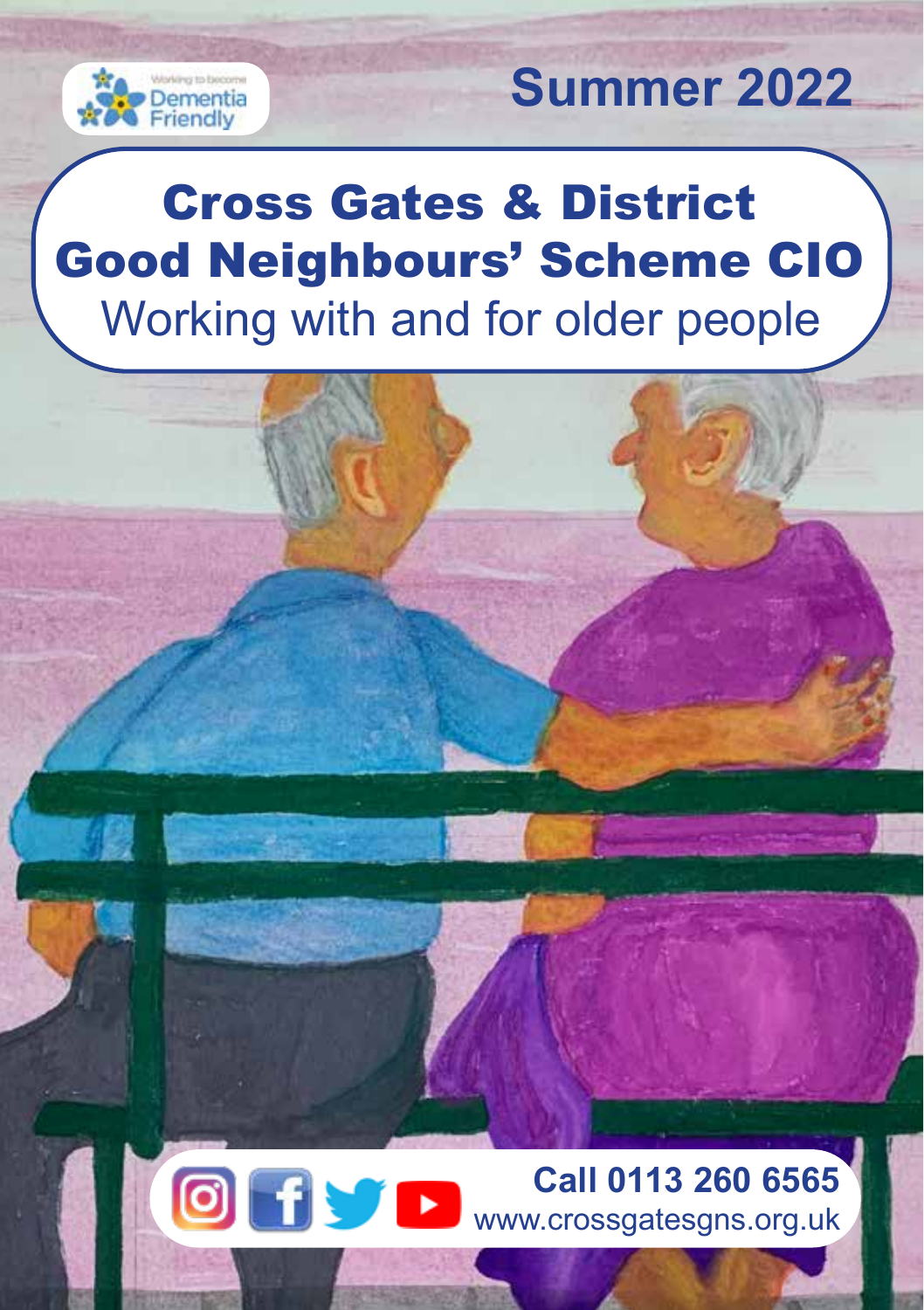## A word from the office...



It's that time of year when the days are getting lighter and brighter. The sun is shining, the birds are tweeting and it finally feels like things are improving, as we get back to a new norm.

We have loads of exciting things in store over the coming months from sing-a-longs, seaside and mini-bus trips, ice-creams at our coffee mornings and don't forget our annual Summer Fayre. **Please see from page 22 for further information.**

As the temperature increases, please be extra careful to ensure that you are well hydrated. **See page 15 for more tips.**

## **Farewell to Ellie**

It is with mixed emotions that we say 'farewell' to Ellie who is leaving us to start a challenging new role with a different charity.



Ellie joined us in January 2021 on a one-year 'Time to Shine' leader placement through the Rank Foundation. She has been a delight to work with over the last 18 months.



A big thank you for our beautiful front cover in this edition goes to Janet Ball from our Painting and Drawing class.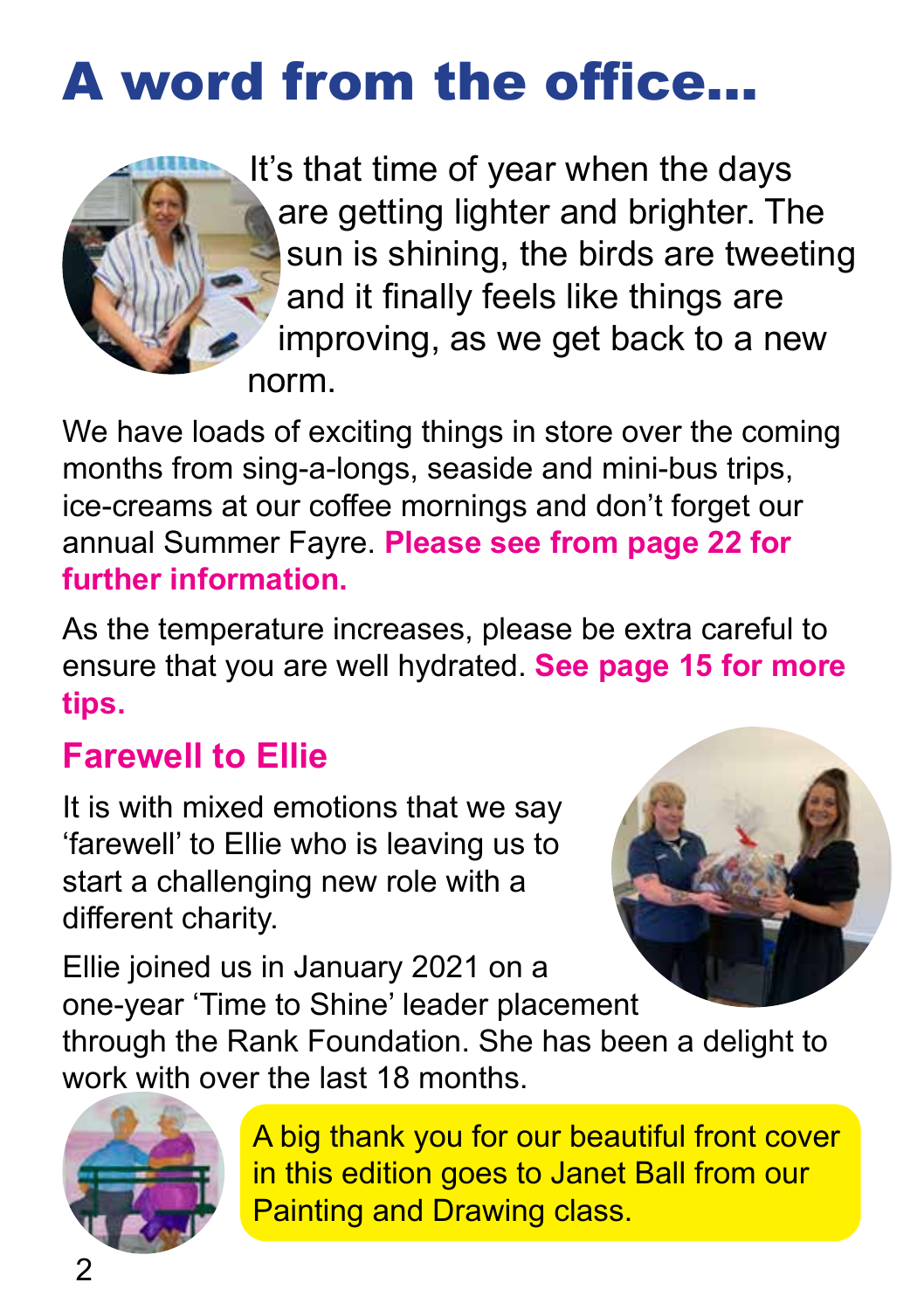We will miss her in the team, but wish her every success in her new venture.

Ellie says, *"It has been a privilege to work with such a fantastic team. I came in as a Communications Co-ordinator but have since learned my true passion for helping and supporting people. I'm going to be working for a domestic abuse charity, supporting victims and their families.* 

*"This is something I feel very passionate about and working for Cross Gates Good Neighbours helped me realise this. I am so grateful for everything I have learned in my time here. I will miss everyone so much."*

## **Reflection from Jo**

Some of you may have noticed that I've not been around as much lately. I've been working remotely throughout April.

This is my tenth year at the Scheme and the pressures of the last few years have taken their toll on us all, in one way or another. I'm glad to say that the time away has given me a chance to think and plan for the Scheme going forward.

It was also a time to reflect on the good work and support that our Scheme offers to our members and how we can continue this. We have new projects that we will be starting this year and we will be really focusing on ensuring that we continue to provide the best service we can.

A massive thank you to the staff and volunteer team for being there as always, when I needed you!

**Jo Horsfall - Chief Executive Officer**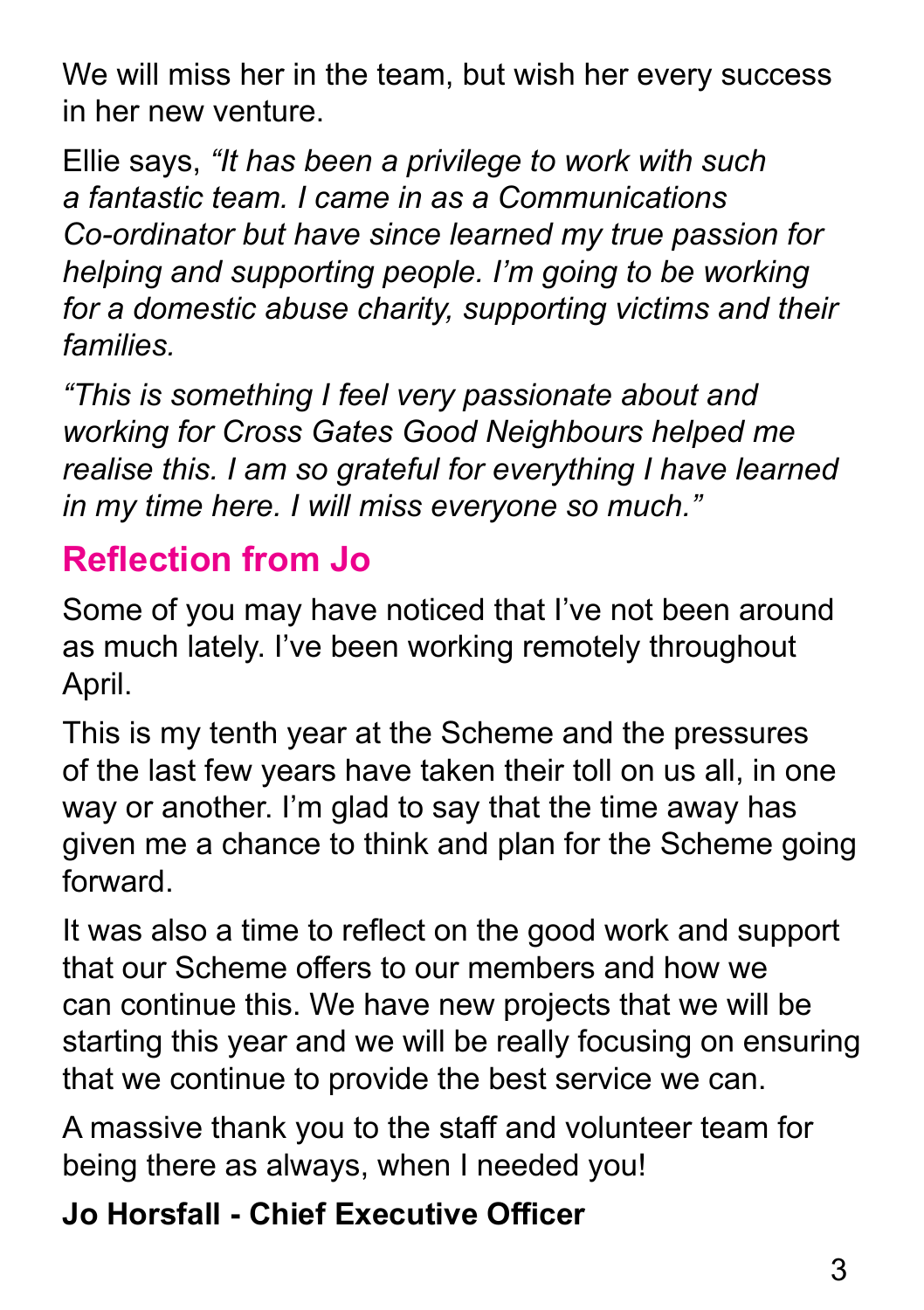

# **Cross Gates & Whinm**



Since opening its doors last November, the Cross Gates & Whinmoor Community Hub has helped over 6,000 people. Find out what's on below:

## **Monday**

9.30am–12pm | **One You Leeds**, a weight loss or weight management group. You can come either by GP referral or self-referral.

12pm-3pm | **Department for Work and Pensions (DWP),**  support and information in relation to Universal Credit.

## **Tuesday**

10.30am–11.30am | **Words for Wellbeing**, using the written word, whether it be poetry, prose or song to spark healthy discussion.

1pm-3pm | **Mind Matters**, a peer led group organised by Connecting Crossgates offering wellbeing support. Drop in for a free cuppa and a chat. All welcome.

## **Wednesday**

9.30am–12pm | **Money Buddies**, help and advice on debt, benefits, housing, bailiffs and income expenditure forms. Report illegal loan sharks.

10am-11.30pm | **Leeds Hearing & Sight Loss Service Drop-In** every **second Wednesday** of the month.

1pm-2.30pm | **Breast Friends**, organised by Cross Gates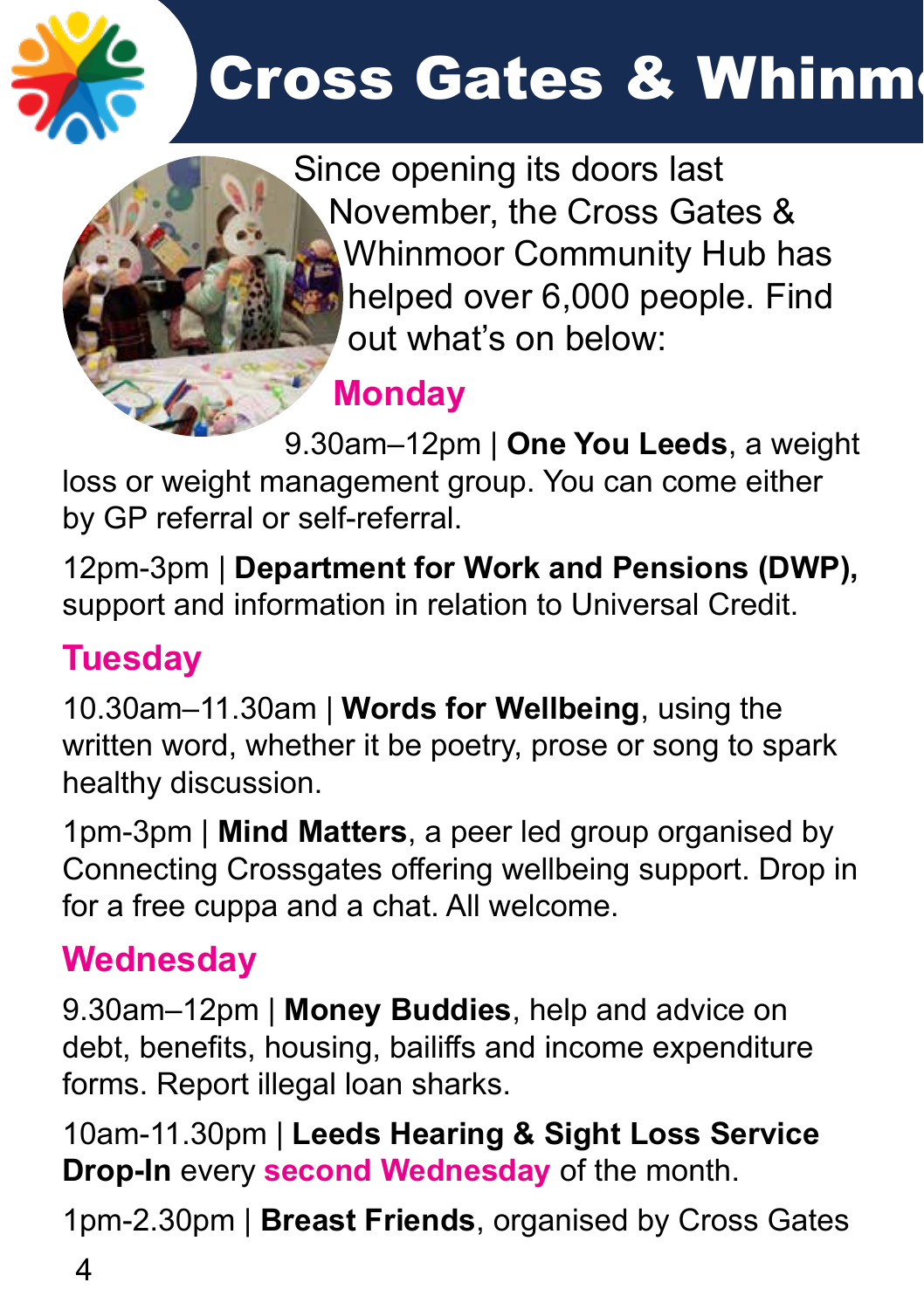# **OOr Community Hub**

& Manston Children's Centre, support and advice for breast feeding.

2pm-4pm | **Carers Leeds Support Group** every **first Wednesday** of the month.

3pm-4pm | **Bereavement Support Group**, every **fourth Wednesday** of the month.

## **Thursday**

10am-12pm | **One to One IT Support**. Booking required.

## **Friday**

9.30am-3pm | **IT sessions**. These lessons cover games, eBooks, Google searching, NHS app. Booking required.

### **Thank you**

Thank you to **Councillor Pauleen Grahame** for a £100 donation from **MICE Funds** to purchase craft materials for our Children's Easter event. Thank you to **The Tribe** for running the event with us - over 200 people attended!



Thank you to **Tesco Express** on Briggate, Leeds for their generous donation of delicious cakes and biscuits – these will be used for our Jubilee Event.

### **More information**

If you are interested in finding out more or you need any help and advice, please call us or drop into the Hub.

 3 August 2022 **Breastfeeding** Awareness Day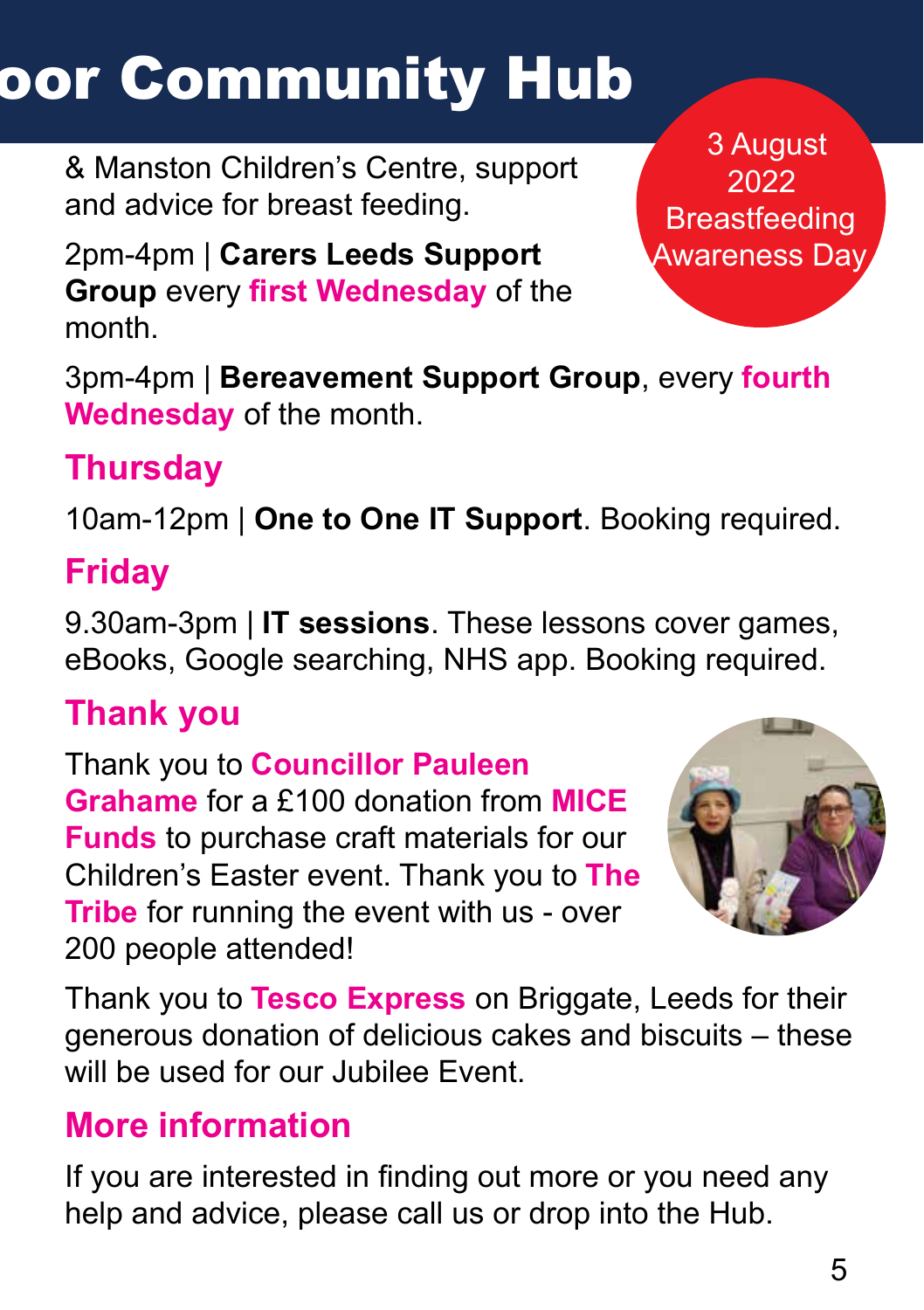## Supporting Independence



As Outreach Manager, Marion supports the Outreach Team and oversees the new Enhance Project and SWIFt, to support older, frailer people in our community to feel less lonely and isolated.

## **Enhance Project**

We have secured funding for an exciting new project, **Enhance**, a collaboration between Leeds Community Healthcare NHS Trust, Leeds Older People's Forum and Forum Central. We will work in partnership with Seacroft Neighbourhood Team and other health and social care professionals to provide post hospital discharge support to our members. The aim is to improve members' mental and physical wellbeing, to reduce and hopefully prevent, the likelihood of hospital readmission.

We are looking at introducing a new gentle exercise class for frailer members, which will provide an opportunity to mix and chat with new people while helping to build confidence and improve general wellbeing.

### **SWIFt**

Over the years, Dee and Sandra, our **SWIFt** Workers, have supported many of our members. They have made an amazing difference to not only our members' lives, but those of their carers, families and friends,



Enhanc

6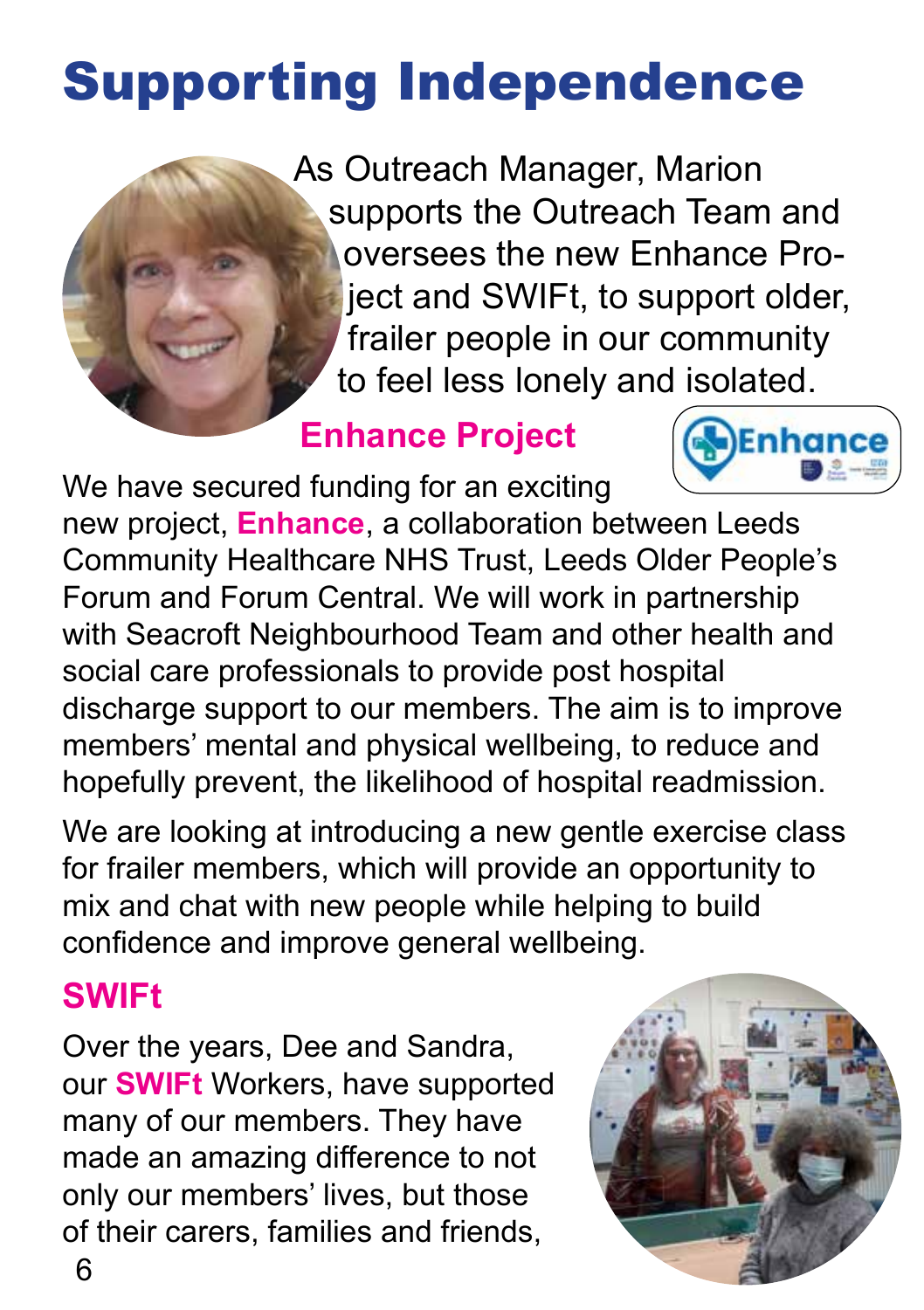knowing that their family members have been supported.

The **SWIFt** project offers a person-centred approach to work with people to identify their individual concerns and issues. We find out what matters to them, so that together we can look at ways to address their needs.

The team carry out initial assessments, follow up home visits and refer to specialist agencies and organisations when required. We provide a lot of individual one-to-one and group support to support members' health and wellbeing and help them maintain their independence.

Ilona, is a key member of the outreach team and oversees many of the activity groups, in particular the coffee mornings and exercise groups. She provides individual support to members to improve their confidence in meeting up and socialising with people again.



### **Individual Support**

The individual support provided by the team comes in many forms, for example, regular phone calls, home visits, supported or accompanied outings locally to shops or activities. We offer a befriending service as well as referrals to outside agencies for specialist practical and emotional support. We refer people regularly to Home Care services, Adult Social Care, Housing, Welfare Rights, Carers Leeds, bereavement support, GPs and Care & Repair for practical support within the home.

During the last year we made 79 referrals to external agencies on behalf of our members for specialist support.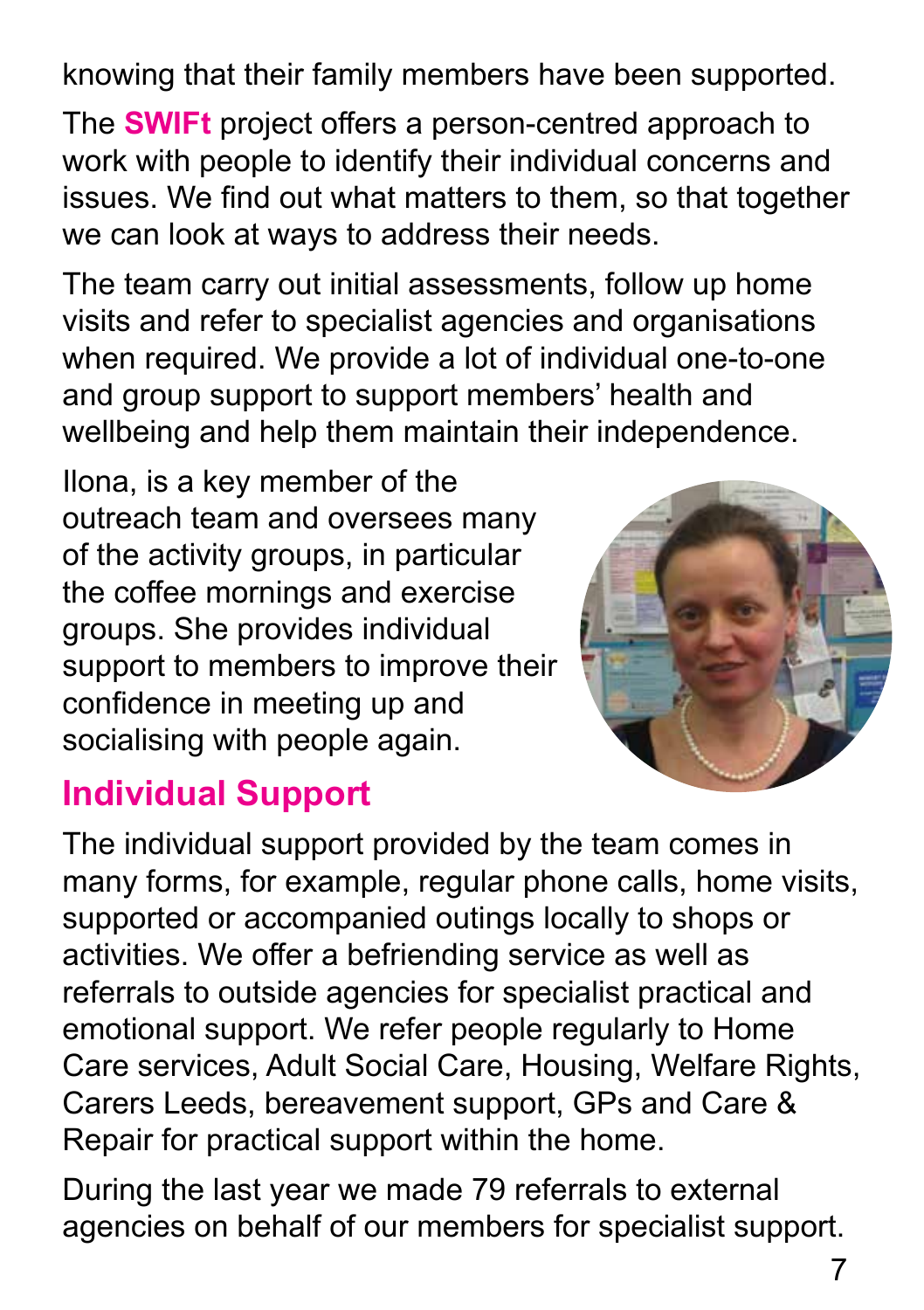## **Reducing Loneliness & Isolati**

We have received funding from **West Yorkshire Combined Authority** to run a project to help people include more walking into their daily lives.

**Summer Short Walks**

We will be running a course of six supported short walks on alternate Tuesday mornings from Tuesday 21 June. We will leave the Newman Centre at 10.30am and visit local beauty spots such as Roundhay Park and Temple Newsam.

## **Who can join**

Have you have lost confidence in walking outside on your own, and/or your fitness levels have dropped after spending so much time in your home during the pandemic? Would you be interested in joining a group for a gentle short walk for exercise, fresh air and company? If so, then please get in touch to book your place. Your first walk is free; following walks will be £2 per session.

## **Companionship Walks**

We can also provide companionship walks for members who require short term individual support for health reasons, for example like Cath Hesselwood, pictured here after her fall.

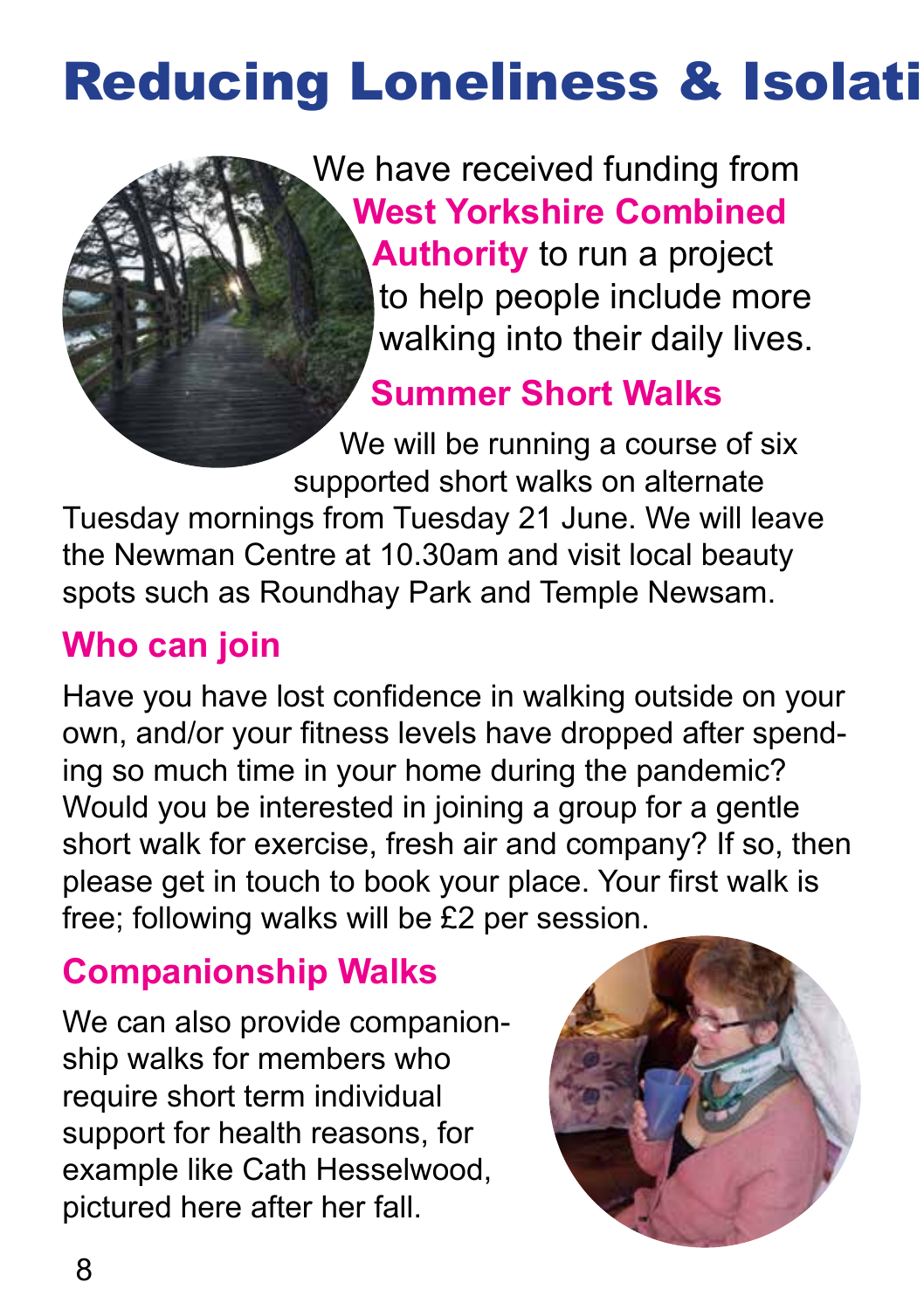

Meet Cath, a volunteer and member of the Scheme, who loves keeping active. Cath is a member of the Monday Walking Group and a regular attendee at Thursday Line Dancing sessions.

Unfortunately, a few months ago Cath fell and broke a bone in her neck which left her wearing a neck brace for 13 weeks! Obviously, this had a huge impact on Cath's independence. As well as her physical fitness levels, Cath's mental health started to dip. Cath is very much a people person who really missed meeting up with friends

With support from her friend Barbara, her husband Rob and Project Workers Dee and Sandra, who took turns in walking Cath into the Tuesday group and home again, she was able to join our coffee morning.

Cath says the companionship walks alongside the amazing support she has received over these last few weeks have really helped her to cope. Thankfully, Cath has finally had her neck brace removed. She has now been able to wash her hair, something she has been unable, and desperate to do since her accident!

**If you would be interested in joining us for a gentle Summer Short Walk or would be interested in Companionship Walks, please get in touch.**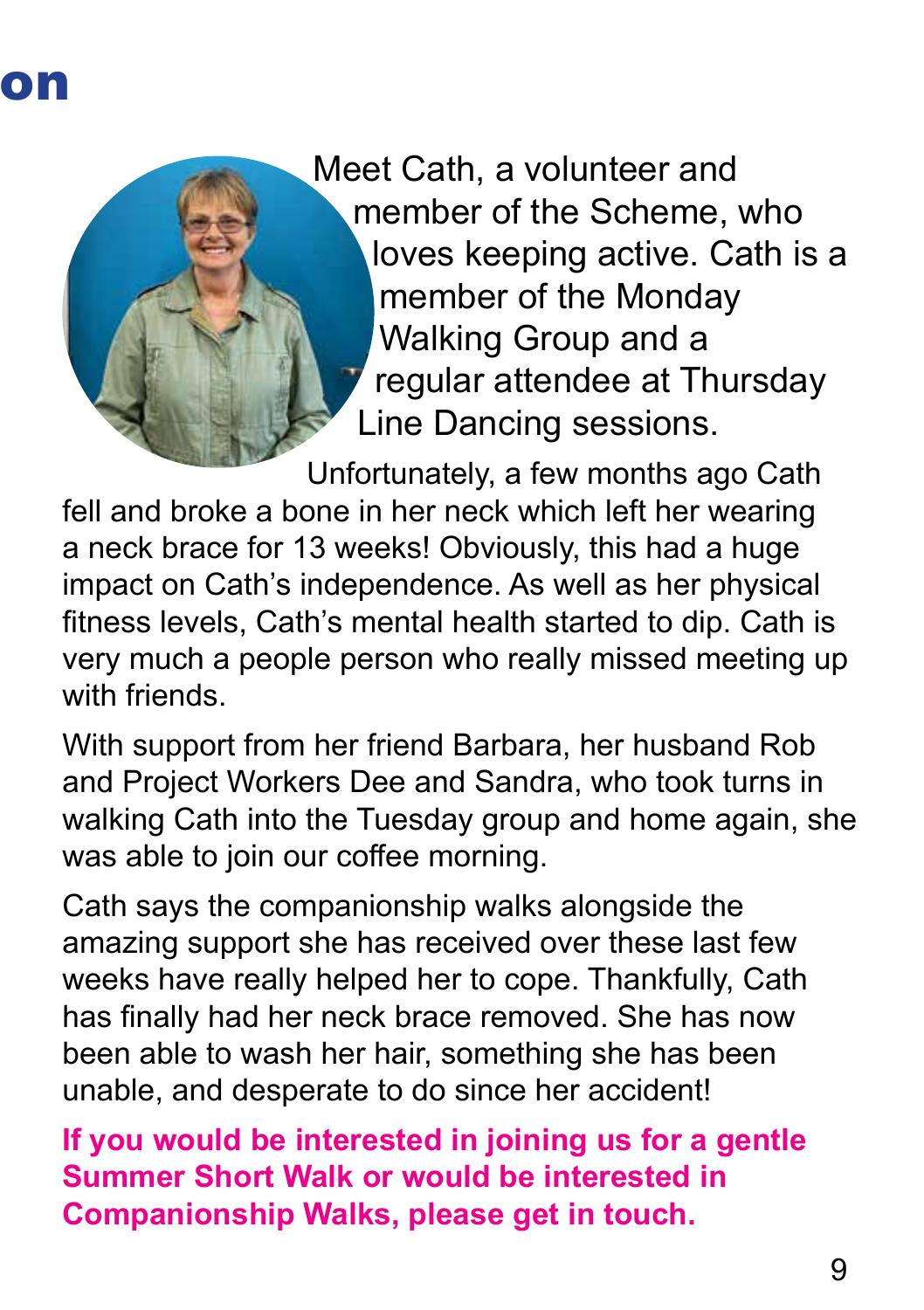## **Reducing Loneliness & Isolati**



Funding received from the Department for Transport **'Tackling loneliness with transport fund'** means we can increase our minibus trip outings from July.

### **Shared Outings**

Trips will be aimed at people who are recently bereaved, men, carers, dementia support and mixed groups, to name but a few. The aim is to support more people to be able to get out, build confidence, form friendships and offer peer support. Please look out for more details at groups, in the office, with a full itinerary in the Autumn newsletter.

## **Sandwich and a Song**

Do you enjoy belting out a tune? People find that there's something really positive and uplifting about singing whether on your own or in a group.

It is widely recognised that singing is good for your body and your mind.



It can help with breathing, lift your mood and help your memory. There are so many benefits as well as being a lot of fun and a chance to make new friends.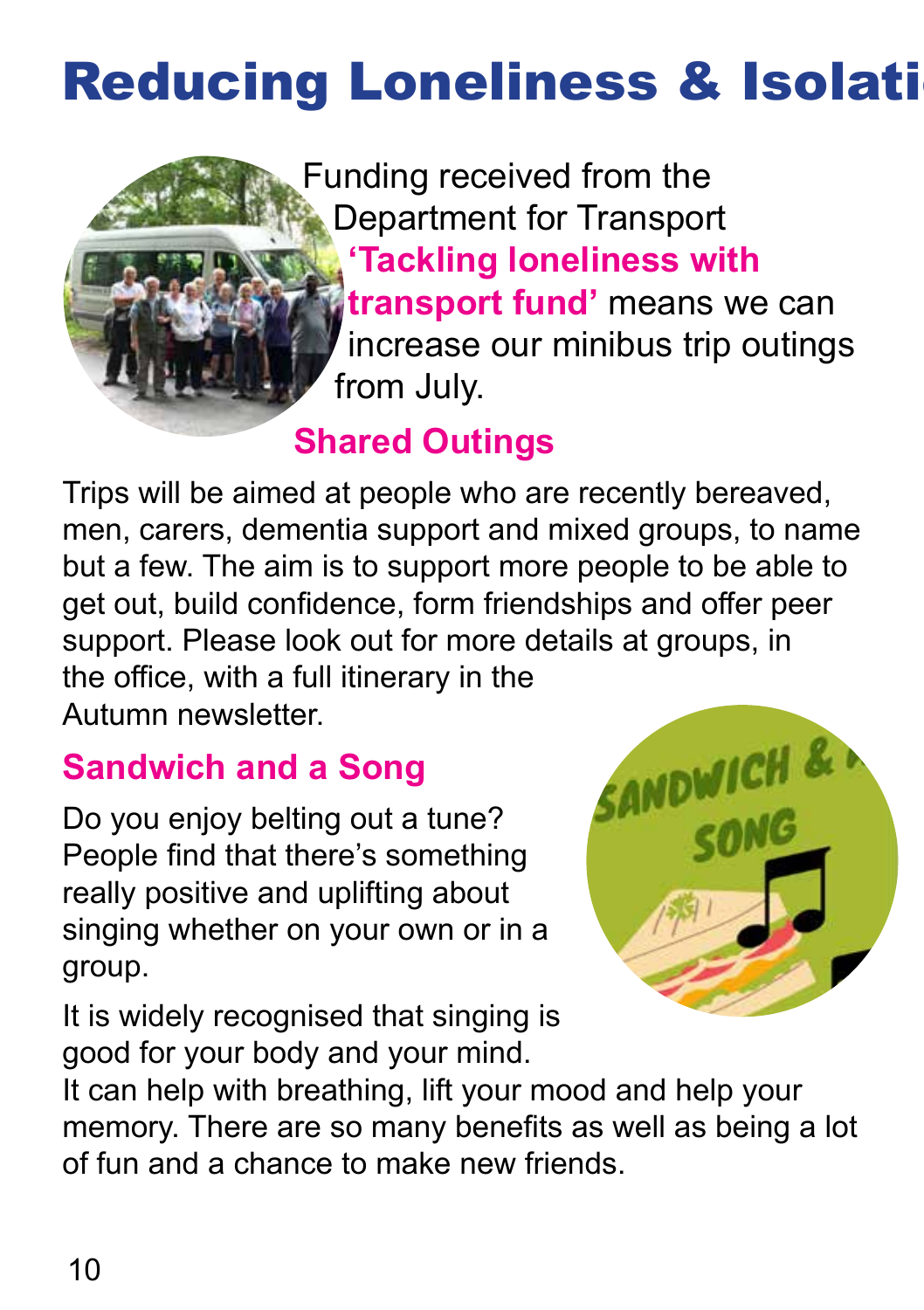

Whether or not you can carry a tune, it doesn't matter. If you're one of those people who enjoys a good old sing-song, then come and join our Sandwich and a Song group.

We meet in our Centre on the **first Tuesday of each month** at midday for a bite to eat and a bit of socialising. This is followed by the main event raising the roof, and our spirits, to songs accompanied by Howard on his electric organ. Please book via the office.

### **Gardening Group**

Are you interested in joining a Gardening Group? We are looking at setting up a group that meets fortnightly to share knowledge, acquire new ideas, maybe even share

seedlings and cuttings, and talk about all things gardening! The idea is to meet up one fortnight in the Hub and one fortnight in each other's gardens in turn, for those who would like to do that.

**If this is something that interests you, please ring Marion on 0113 260 6565 to chat in more detail. If we get enough interest, then we will set this group up.**



Call 0113 260 6565 or email admin@crossgatesgns.org.uk<br>to let us know if you are interested.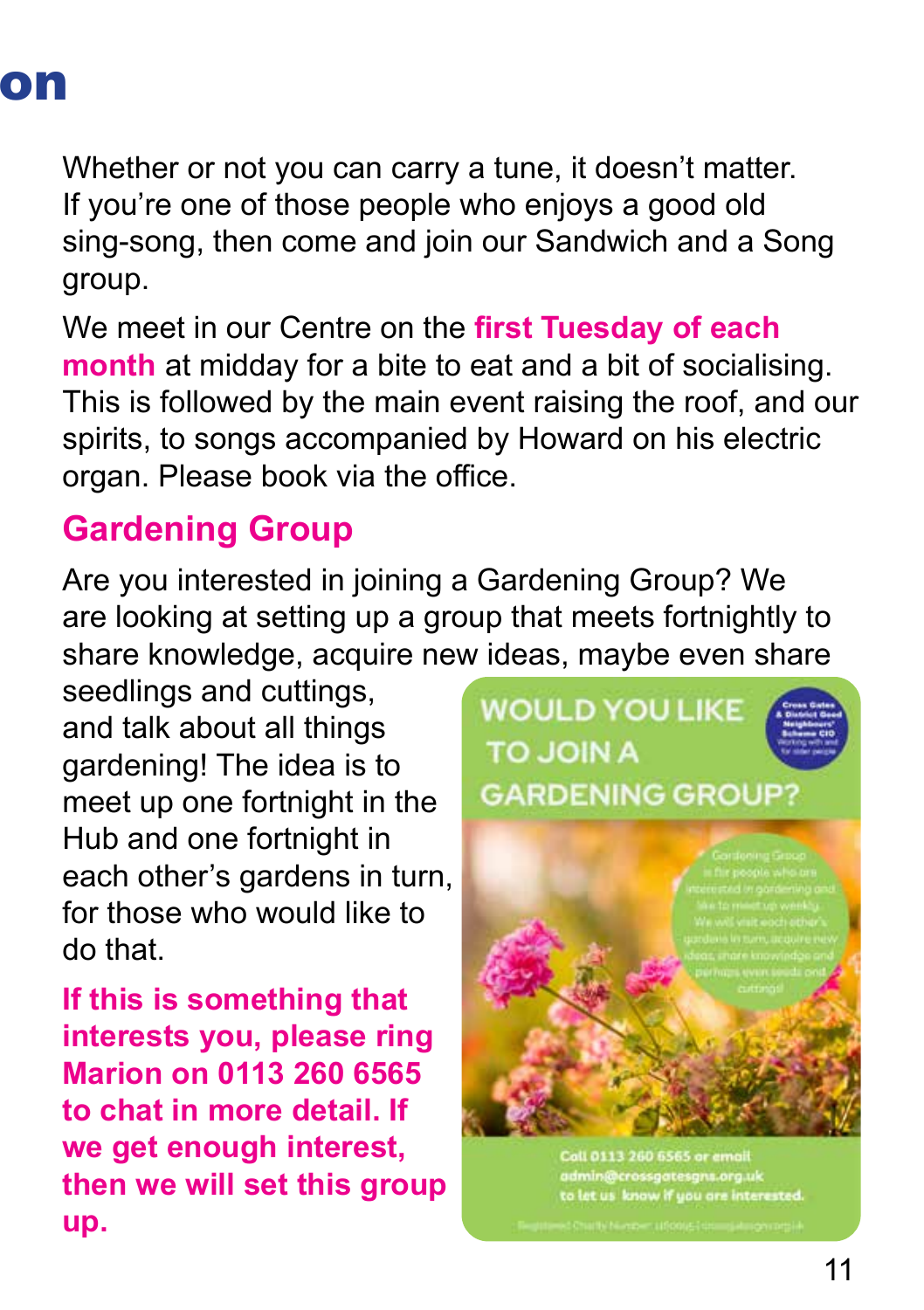|  | <b>Monday</b>                                                              | <b>Tuesday</b>                                                   | Wedn                                                      |
|--|----------------------------------------------------------------------------|------------------------------------------------------------------|-----------------------------------------------------------|
|  |                                                                            |                                                                  | <b>Weekly A</b>                                           |
|  | <b>Walking Group   Leaves</b><br>The Newman Centre at<br>10.45am $\mid$ £3 | Drop-In Coffee Morning<br>10am-11.30pm   £2.50                   | <b>Mixed Activit</b><br>10am-11.45ar                      |
|  | Games Afternoon   1pm-<br>3pm   £1                                         | <b>IT Support Drop-In  </b><br>10am-11am   FREE                  | Lunch Club  <br>1.30pm $\mid$ £5                          |
|  | <b>Online Quiz   7.30pm-</b><br>8.30pm   FREE                              | <b>Ukulele</b>   11.30am-<br>12.30pm   £5                        | Flexi-cise ch<br>exercise $ 1.1 $<br>2.15pm-3pm           |
|  |                                                                            | Tai Chi   1.30pm-2.30pm  <br>£3.50                               | All (                                                     |
|  |                                                                            |                                                                  | <b>Monthly</b>                                            |
|  |                                                                            | First Tuesday of month<br>Sandwich and a Song  <br>12pm-2pm   £5 | <b>First Wednesd</b><br><b>Carers Leeds</b><br>2pm-3.30pm |
|  |                                                                            | Third Tuesday of month<br><b>Birds of a Feather</b>              | <b>Second Wedn</b><br>month <b>Hearin</b>                 |
|  |                                                                            | Dementia Cafe   1pm-3pm<br>£2.50                                 | Loss   10am-1<br>Free                                     |
|  |                                                                            | Fourth Tuesday of month<br>Food and a Film   12pm-<br>3pm   £5   | <b>Fourth Wedne</b><br><b>Bereavement</b><br>Group   3pm- |
|  |                                                                            |                                                                  |                                                           |

医皮质 **Soft II**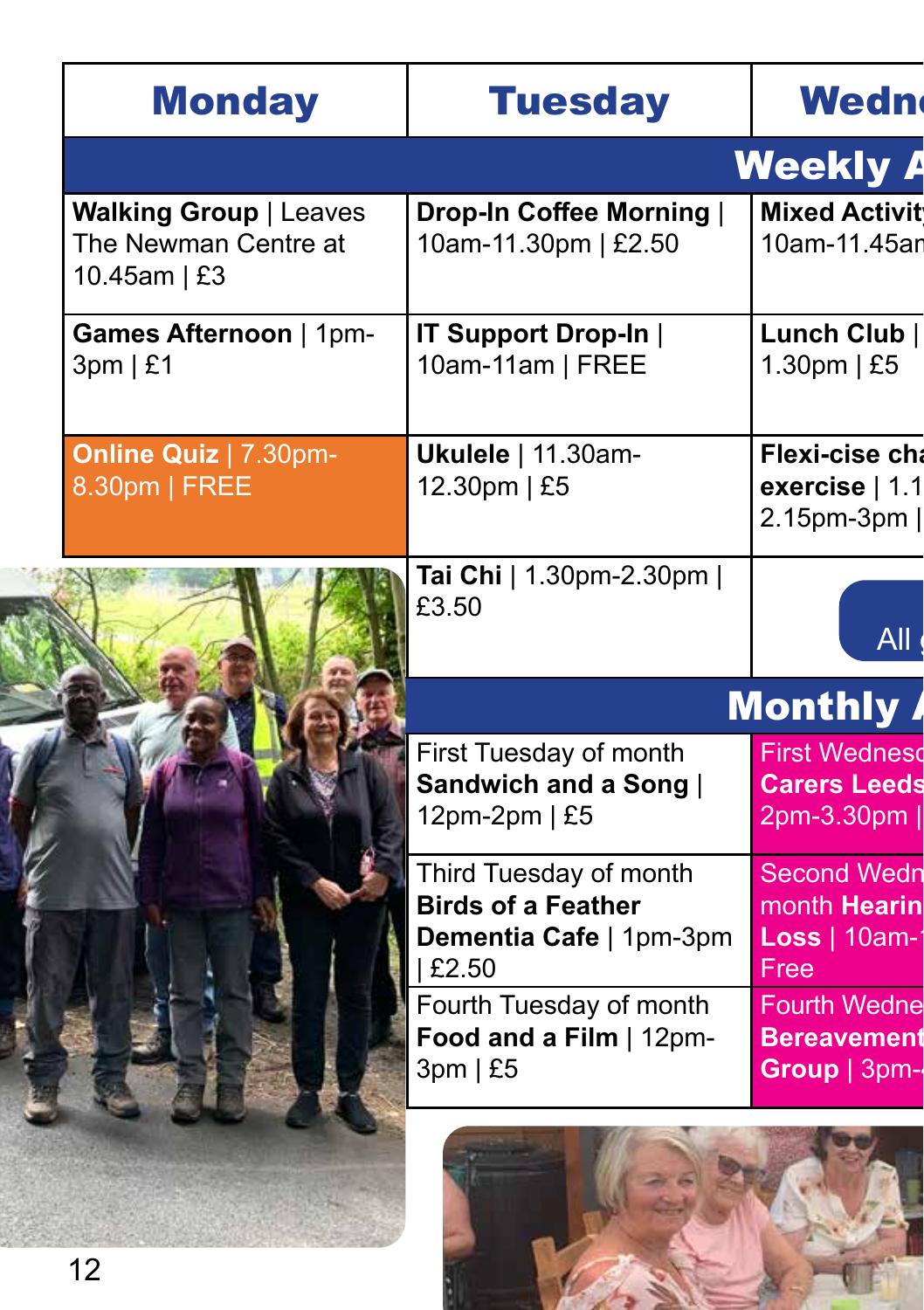| esday                        | <b>Thursday</b>                                           | <b>Friday</b>                                                                     |  |  |
|------------------------------|-----------------------------------------------------------|-----------------------------------------------------------------------------------|--|--|
| <b>Activities</b>            |                                                           |                                                                                   |  |  |
| y Group  <br>h   E3          | <b>Cryptic Crosswords  </b><br>1.30pm-3pm   £2            | Drop-In Coffee Morning<br>10am-12pm   £2.50                                       |  |  |
| 12 <sub>pm</sub>             | Line Dancing   1.30pm-<br>2.45pm   £3.50                  | <b>Painting &amp; Drawing  </b><br>12.30pm-2.30pm   £4                            |  |  |
| air-based<br>5pm-2pm &<br>£3 | IT Support   10am -12pm<br><b>Booking Required   FREE</b> | <b>Computer Friendly</b><br><b>Lessons</b>   10am-12pm $\&$<br>1pm-3pm $\vert$ £3 |  |  |

Please contact the office for further information groups must be pre-booked due to limited numbers

## **Activities**

lay of month **Support** | **FREE** 

esday of month **Hearing & Sight 11.30am** |

sday of month **Support 4pm | £1** 

#### **Activity Location**

Unless stated below, the activity will take place at The Newman Centre, Station Road, Crossgates, LS15 7JY

Cross Gates & Whinmoor Community Hub, Crossgates Shopping Centre, LS15 8DT

St Mary's Church, Selby Road, Whitkirk LS15 0AA

**Online** 

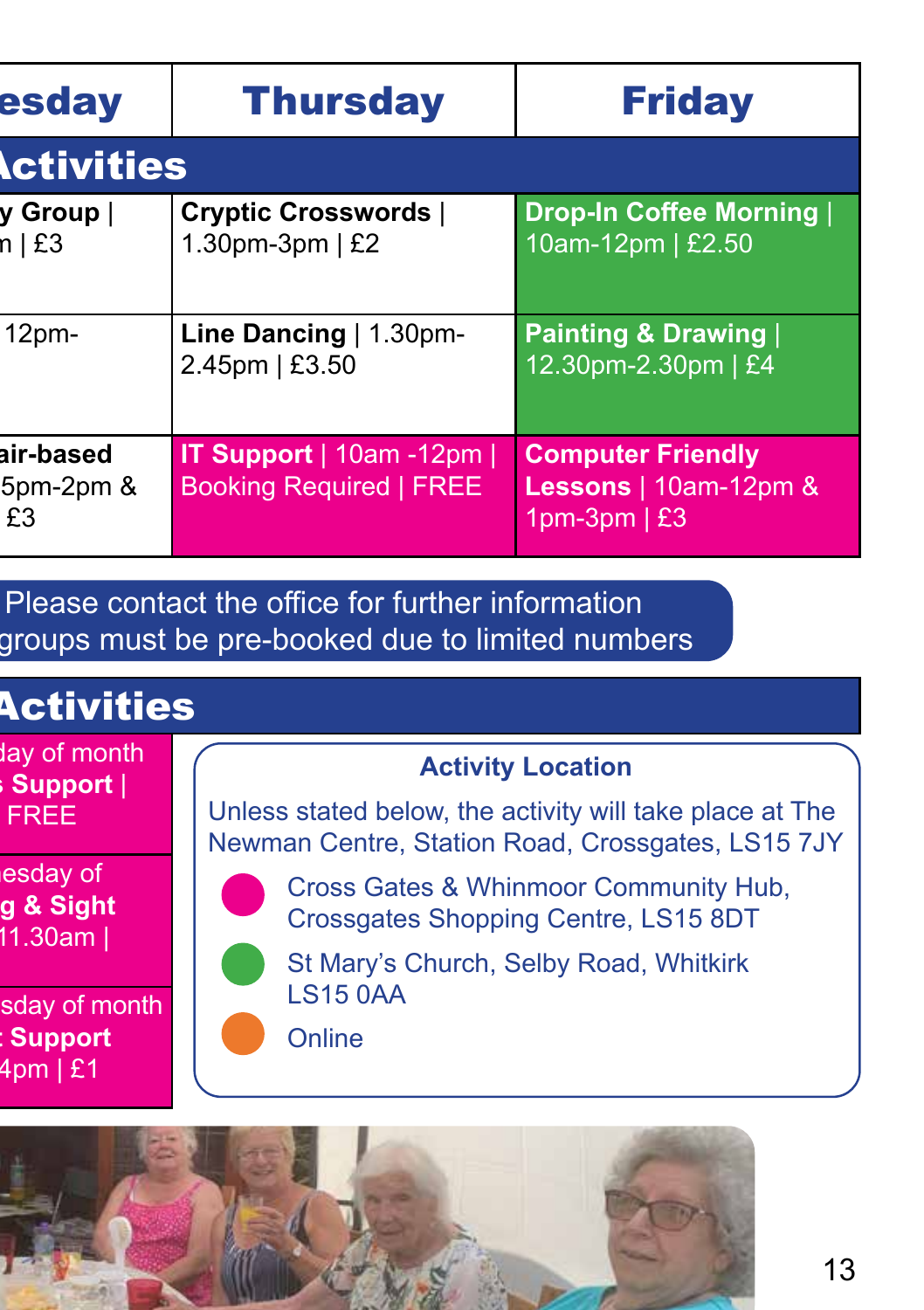# Keeping Healthy



**Birds of a Feather** is our monthly group for people living with dementia and their carers. Come and relax with other people who understand what it is like to live with dementia, or to care for someone with this illness.

This very friendly group meets on the **third Tuesday of each month** and provides company, advice, information, entertainment, music, tea and cakes. If you would like more information please get in touch.

## **Dementia Action Week**

Dementia Action Week is Alzheimer's Society's biggest and longest running awareness campaign. This year's campaign ran from 16-22 May.

Our Dementia Action Week event at the Hub went really well. It was great to see people from the community coming in for advice and support. Our bake sale raised just short of £50, with Brian's book raising £24.

## **Carers Week | 6-12 June**

In collaboration with West Yorkshire Health and Care Partnership, we are making a big push to get Carers' Emergency Planning packs to as many carers as possible during Carers Week. The pack includes:

• A 'Message in a Bottle' https://lionsclubs.co/ MemberArea/knowledge/lions-message-in-a-bottle/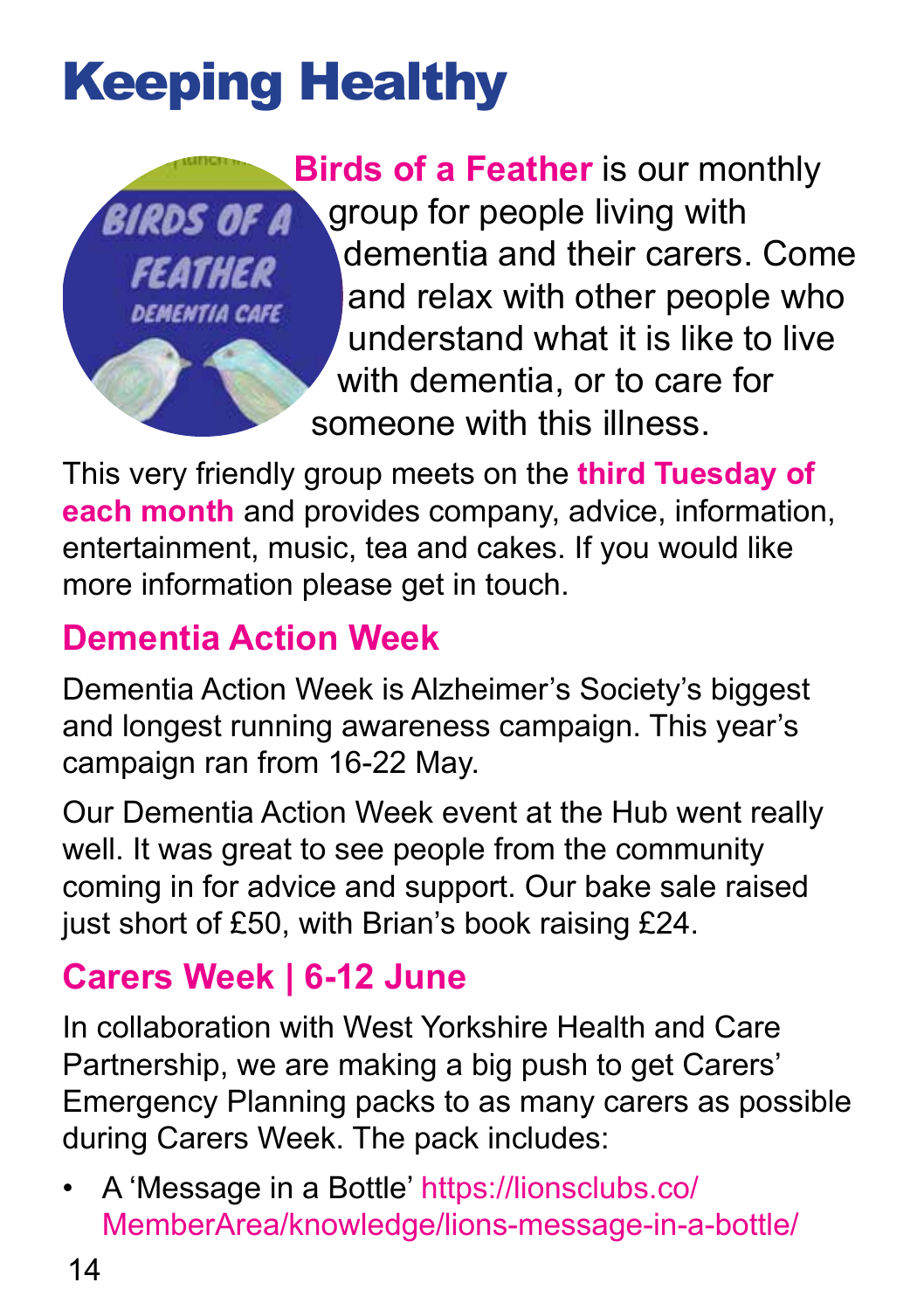- A contingency planning form
- Top tips
- Useful numbers to access help

Please let us know if you would like a Planning Pack.

Our **Carers Leeds Support Group**  runs on the **first Wednesday of the month** at Cross Gates & Whinmoor Community Hub from 2pm-3.30pm. It's free to attend and open to all carers.

## **Keeping your cool!**

While summer brings us warmth and sunshine, prolonged exposure to the sun in summer months can be dangerous. Keep in mind the following tips when trying to stay cool.

- **• Stay away from direct sun exposure.** Plan your activities either early in the morning or late afternoon.
- **• Spend as much time as possible** in air-conditioned spaces or have windows open, safely and securely, to create a cool draught.
- **Stay hydrated.** Drink plenty of cool water, clear juices, and other liquids that don't contain alcohol or caffeine.
- **• Dress appropriately** to stay cool and avoid sunburn.
- **• Don't get sunburnt.** Buy a broad-spectrum sunscreen lotion or spray with SPF 30 or higher.
- **Cool down!** Take tepid (not too cold or too hot) showers or baths when you're feeling warm. Or you can wet flannels or towels with cool water and put them on your wrists, ankles, armpits and neck to keep you cool.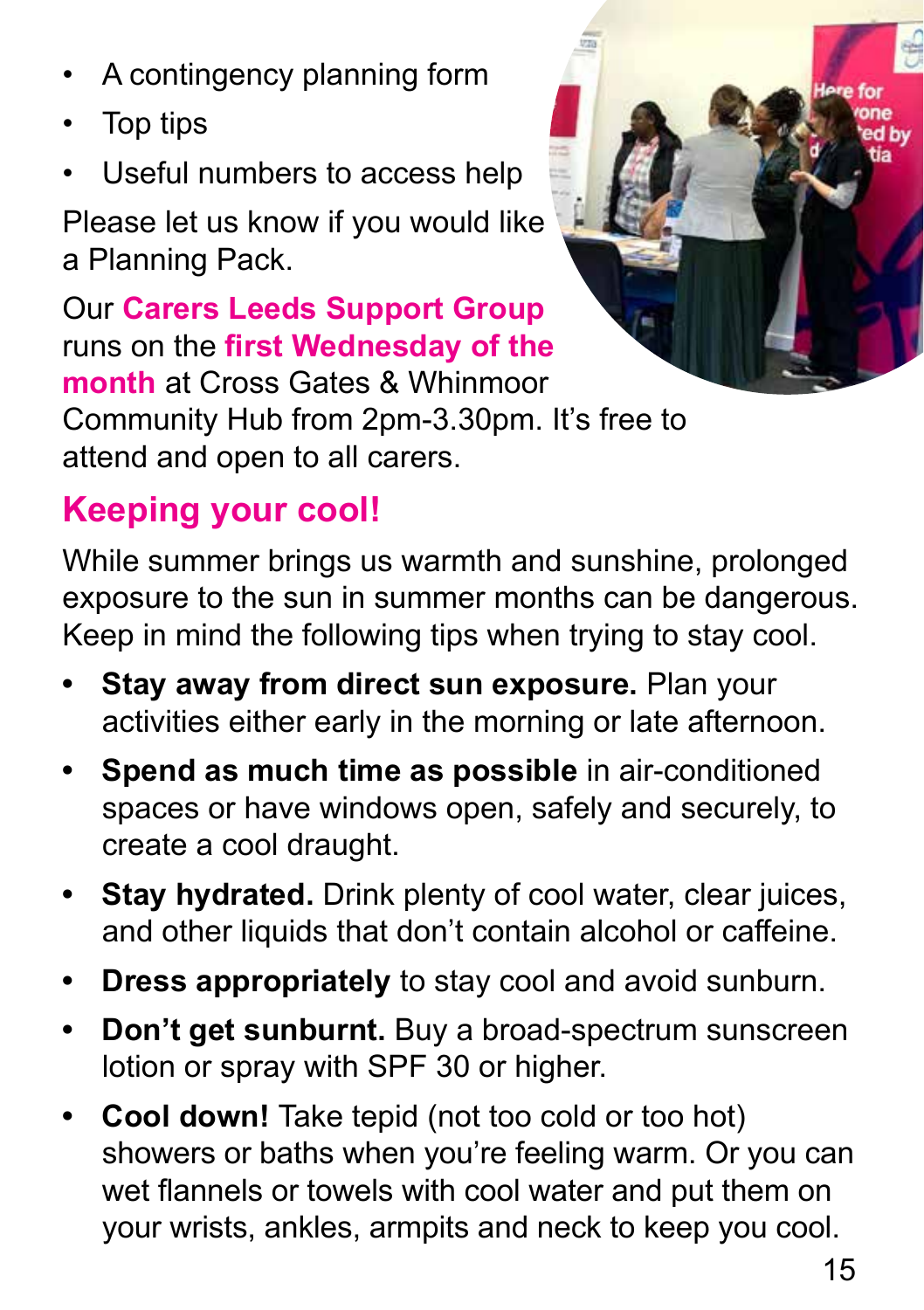## Digital Health Hub



Do you need help with your phone or tablet? If so, you can book an appointment with our IT team. We offer one-to-one appointments and small group classes on a Friday.

## **Book an appointment**

Appointments are available at:

- Newman Centre
- Cross Gates and Whinmoor Community Hub
- **Tranquillity Court**
- Orchard Croft

### **Please book your place with Sam on 0113 260 6565 or email Samantha@crossgatesgns.org.uk.**

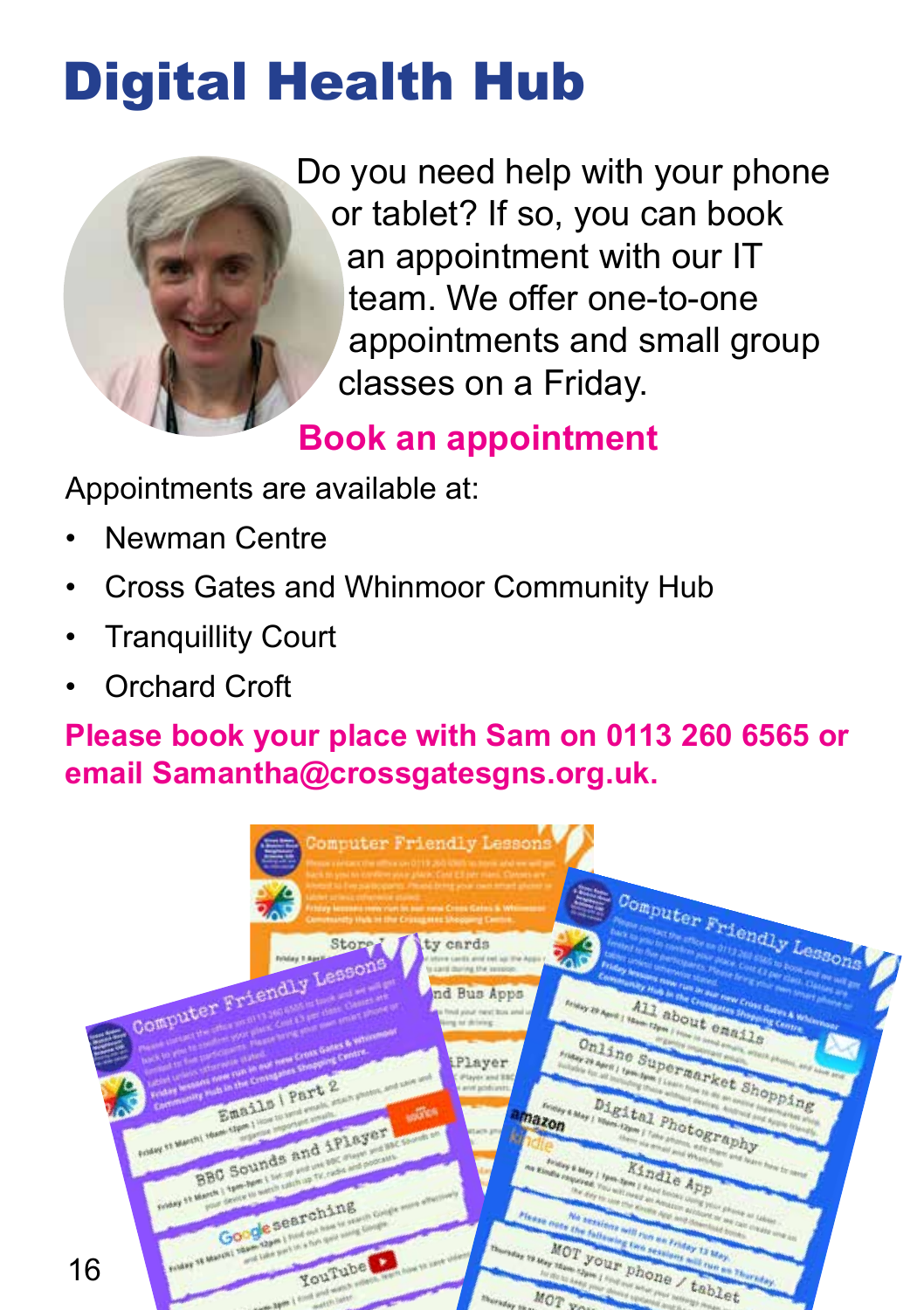## Digital Success!

Paula contacted our IT team for help after having her phone stolen, to see if we could help retrieve her old photos which she had lost with the phone.

### **Don't forget to back up!**

We managed to find 2,000 photos for Paula which she thought were lost forever, and backed them up securely. If Paula didn't have a copy of these photos elsewhere she would have lost years' worth of memories when her phone was stolen. We always check during IT lessons that members photos are backed up and secure.

*"I was really glad to get my photos back. Some were from places I'd never been to before, and I maybe won't go back again anytime soon. So, it's nice to have the photos back."*

*"I'm looking forward to showing my daughter, and seeing what photos she has too."*

**Please check your photos are backed up on your phone or laptop. If you need help or advice with this contact our IT team to discuss.**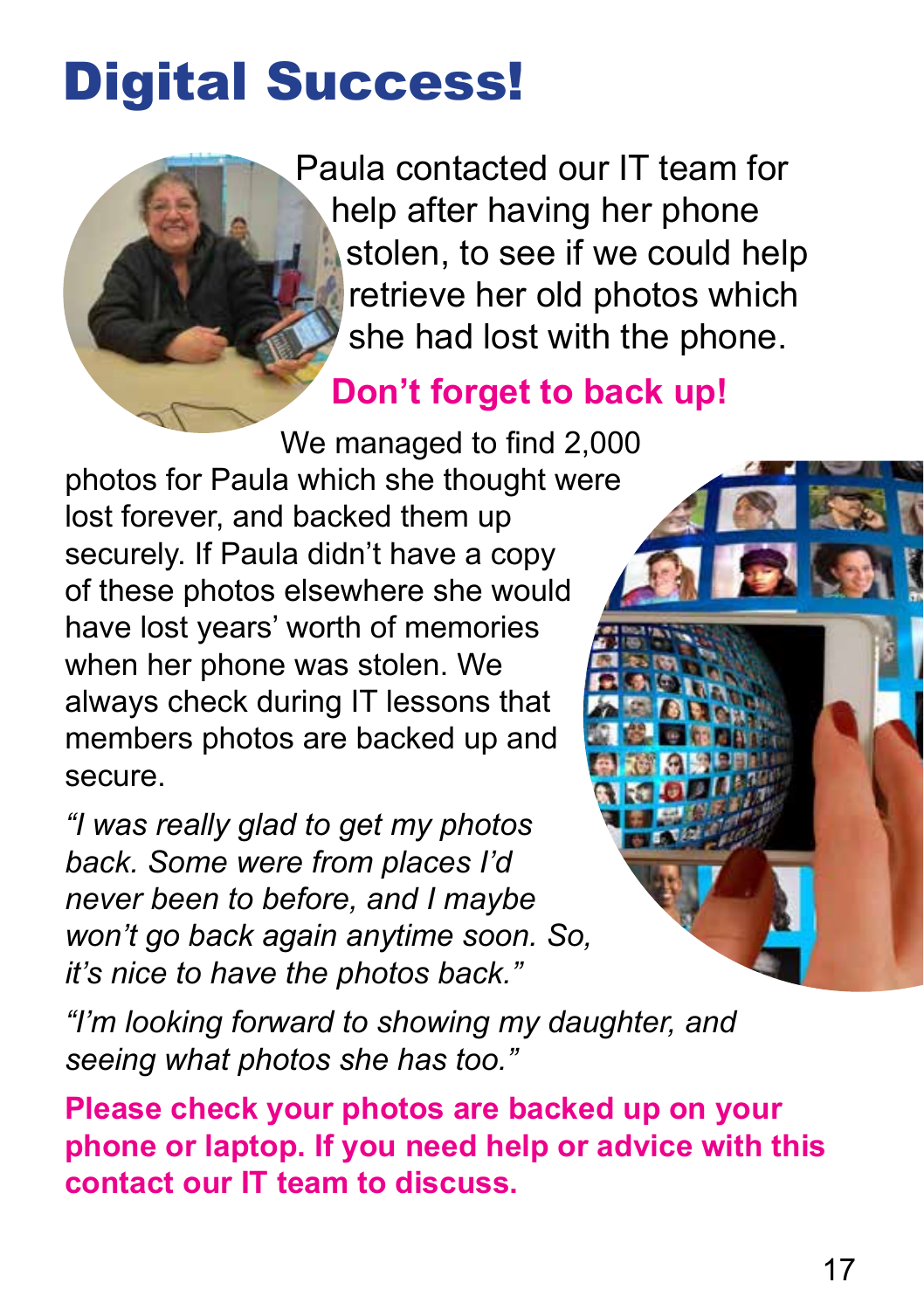## Spotlight on Members



When war broke out in 1939, Vera Merrey was in the Girl Guides at All Saints Church, York Road, Leeds. She was in charge of knitting 'socks for soldiers'.

*"My mum went round the street telling neighbours: 'Our Vera has joined up,* 

*Hitler's got no chance.'*

*"When I left Guides I still wanted to do my bit in the war effort, so I joined Girls' Brigade in Market Street. The uniform was a navy blue forage cap, white shirt and my dad's black* 



*tie. I didn't think much to that outfit!*

*"I then went to join up for the Civil Defence Messengers, but I was only 15, and he said come back when you're 16. So as soon as I turned 16, that's what I did. A proper uniform!*

*"We had a place down in Burmantofts, there was a big congregation building there. And we'd wait there and if there was an air raid, we'd go out. We never had it that bad in Leeds.*

*"In the event of an air raid I was supposed to get on my bike and pedal up Harehills Lane to a telephone communications centre and take messages from there.*

18 *"Thank goodness I was never called! My new greatcoat*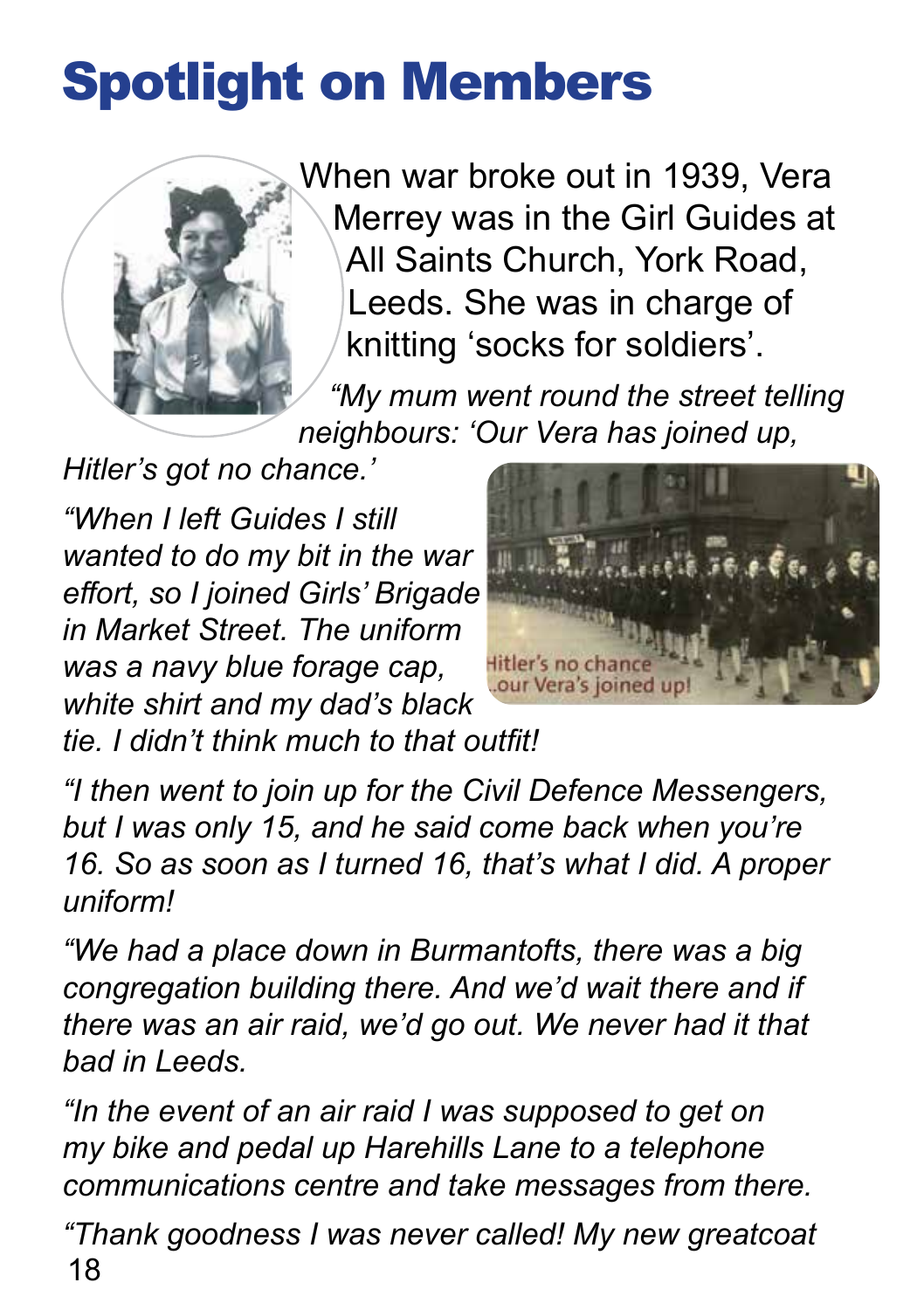19

*was so heavy and nearly touched the ground, so I couldn't get on my bike, let alone pedal up the hill. We never had a bad call out really, we were just on guard."*

### **What made you volunteer to sign yourself up?**

*"It was the times, it was just what you did. It was good to be part of something, and you hoped to help the war. I met lots of people, travelled around England, I'd do it all again. I never had any second thoughts, I was in, that was it."*

Lining the route for King George and Queen Elizabeth. Vera was in charge of keeping the crowd back for the Queen.

### **What was it like being there with the Queen?**

*"Well I was there because I'd been chosen to stand guard and keep the crowd back. She didn't exactly say 'Oh hi Vera nice to meet you!'*

*"After a few months I joined the military police at Redcap. I did that for three years. I was in my early 20s by then, and then I met a military policeman, Arthur Merrey. After the military police we got married and had four children."*

In total Vera now has 33 children, grandchildren and great grandchildren. One of her great grandson's has just joined the army.

### **Do you think you inspired him?**

*"Oh I don't know about that, I think he just decided he was going to, like me really."*

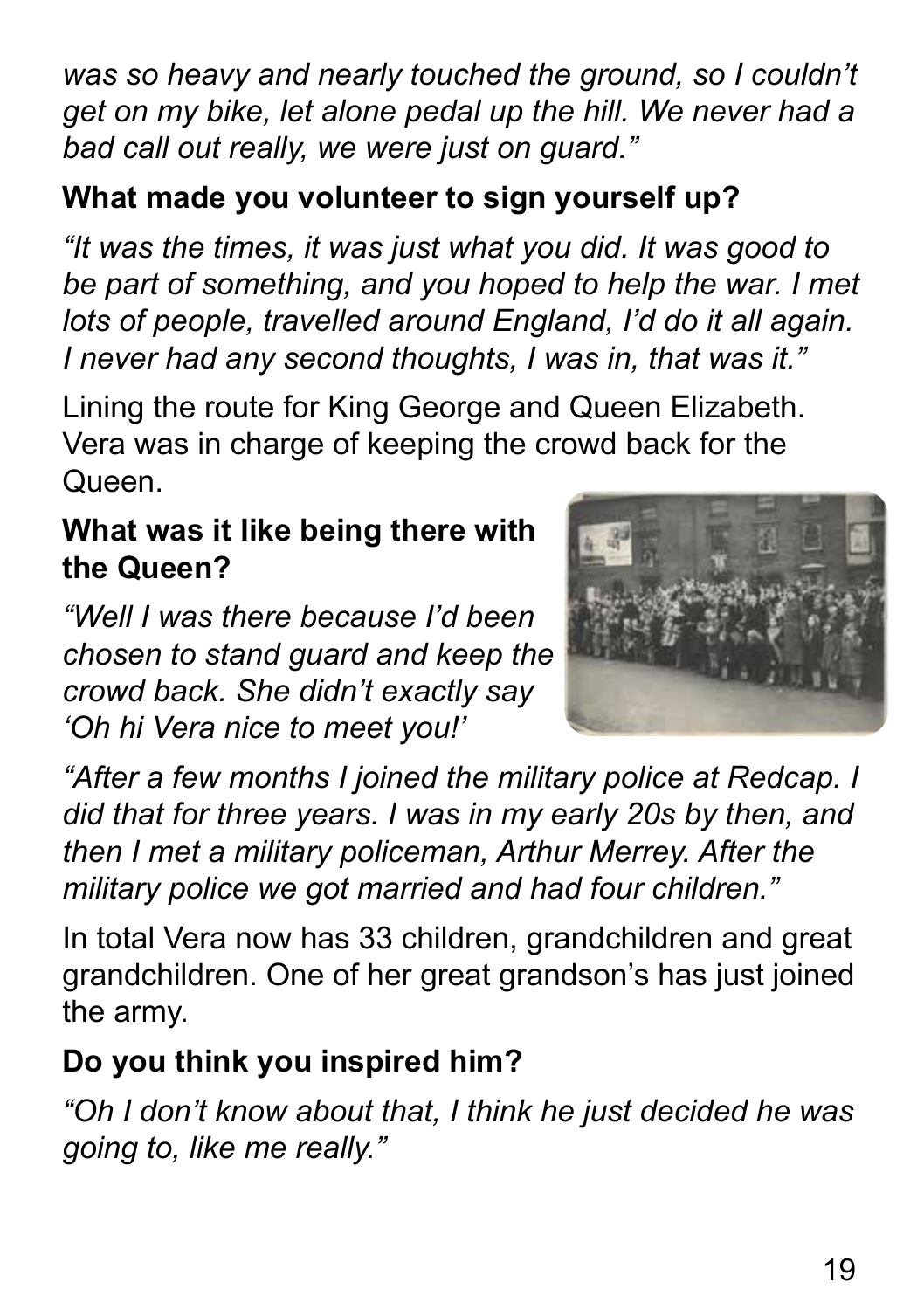## Coronation Baby!



Margaret Logan was born on the 2 June 1953, also known as Coronation Day. All babies born on that day were sent a coronation spoon.

*"Mum was really proud to get it, I found it in her wardrobe when she sadly went into a home. I'd never get rid of it, it's beautiful."*

Inside the box reads: *"The Coronation Spoon – the pieces* 

*of the Regalia were all destroyed during the Cromwellian Period and new ones were made for the Coronation of Charles II with the exception of the Anointing Spoon, which was discovered in the* 



*Abbey Treasury. It is made of Gold and set with four pearls and dates back to the 13th Century."*

Thank you to Vera and Margaret for sharing their stories.

**If you have a story to tell please get in touch with Marion on 0113 260 6565 or email marion@ crossgatesgns.org.uk, you never know, you might just be featured in a future newsletter!**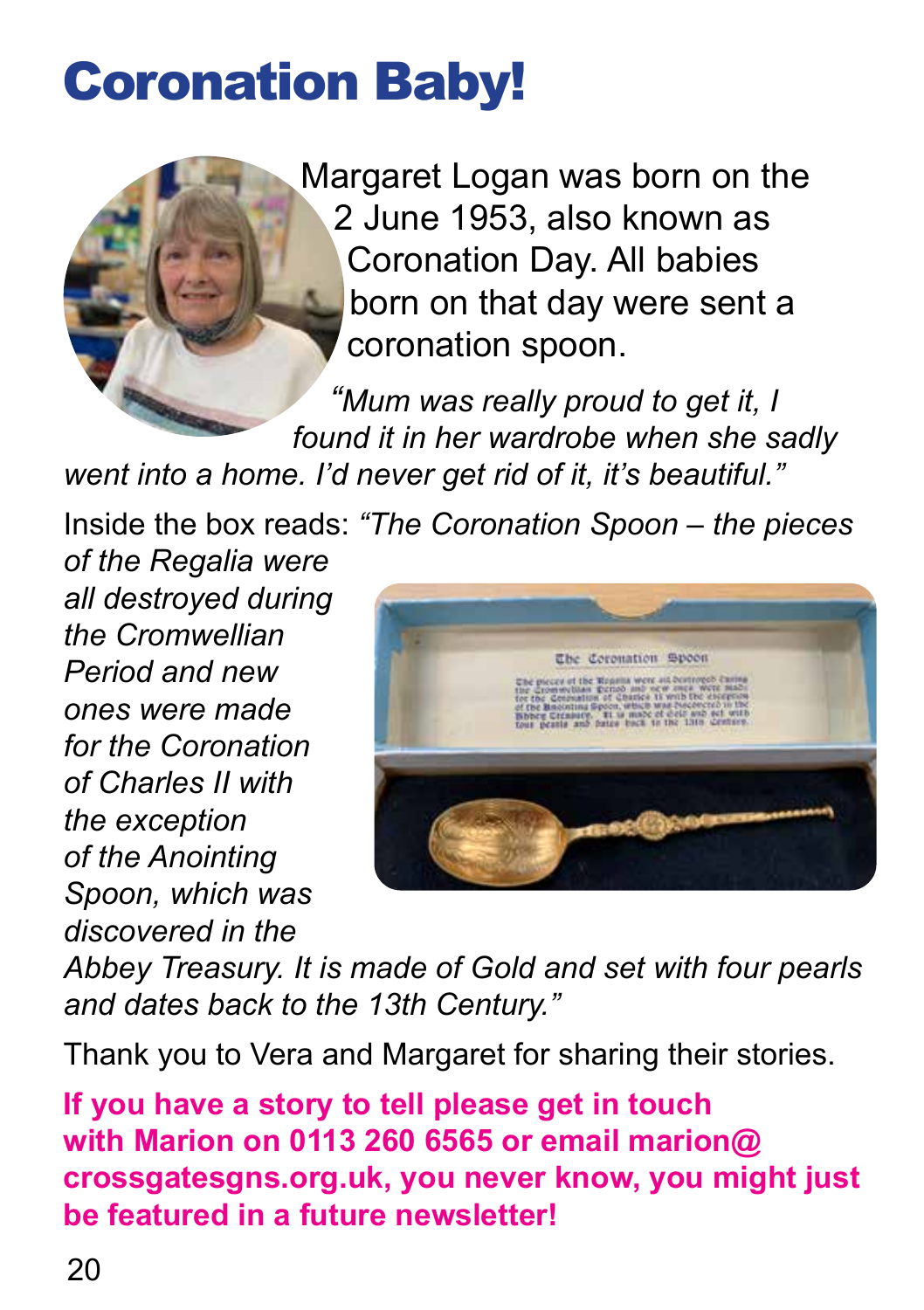## Leaving a Legacy



We sometimes receive funeral collection monies or are left a legacy in our late members' will. This is very much appreciated and shows the importance of our Scheme and what it means to our members in their everyday lives.

Pat Hyde - Most of you will have known Pat, our Chair Bill's loving wife. Pat and Bill officially opened our charity in 2005 when they were Lord Mayor and Lady Mayoress of Leeds and have both continued to support us over the years. Monies from Pat's funeral collection will be used to support our Dementia cafe.

**Maureen Mason** - Maureen sadly passed away recently. Money donated from her funeral collection will be spent on materials for the activity group that she attended for many years. Maureen loved this group and was a whizz with a crossword book!

**Ann Burke** - Ann left a £1,000 legacy in her will requesting that it be used to take her friends out on a trip. Some of you will remember the planned Millstone trip for VE day was cancelled, so all on the list have been offered first refusal on a Jubilee celebration at Millstones on Thursday 9 June. Any places left will be offered to members and friends of Ann at a subsidised cost.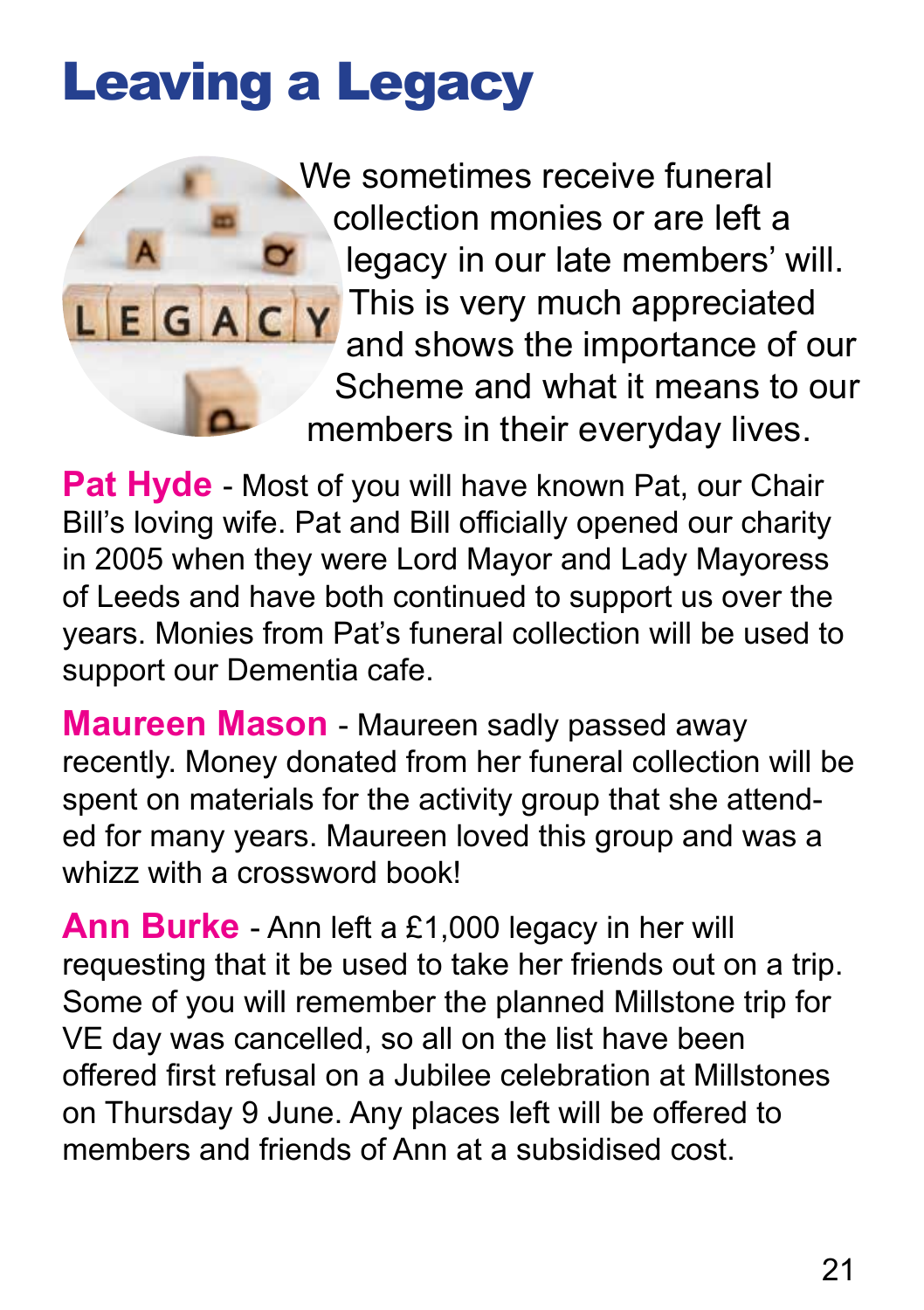## Tuesday Minibus trips

 Home pick up and drop off £4 extra for our less mobile members. A deposit must be paid at the time of booking and will not be refunded if you cancel, unless we are able to fill your place.

|      | <b>Date Location</b>          | <b>Depart Return Cost</b> |                    |                                     |
|------|-------------------------------|---------------------------|--------------------|-------------------------------------|
| 12/7 | White Swan,<br><b>Budwith</b> | 11.30am 2.30pm            |                    | $\vert$ £20 inc.<br>meal            |
| 9/8  | <b>Burnby Hall</b><br>Gardens | 9.30am                    | 2.45 <sub>pm</sub> | $\vert$ £15 inc.<br>entrance<br>fee |



Browse our stalls including: *Bun Stall, Art Exhibition, Tombola and Bric-a-Brac. Donations to be received no earlier than Friday 12 August - thank you.*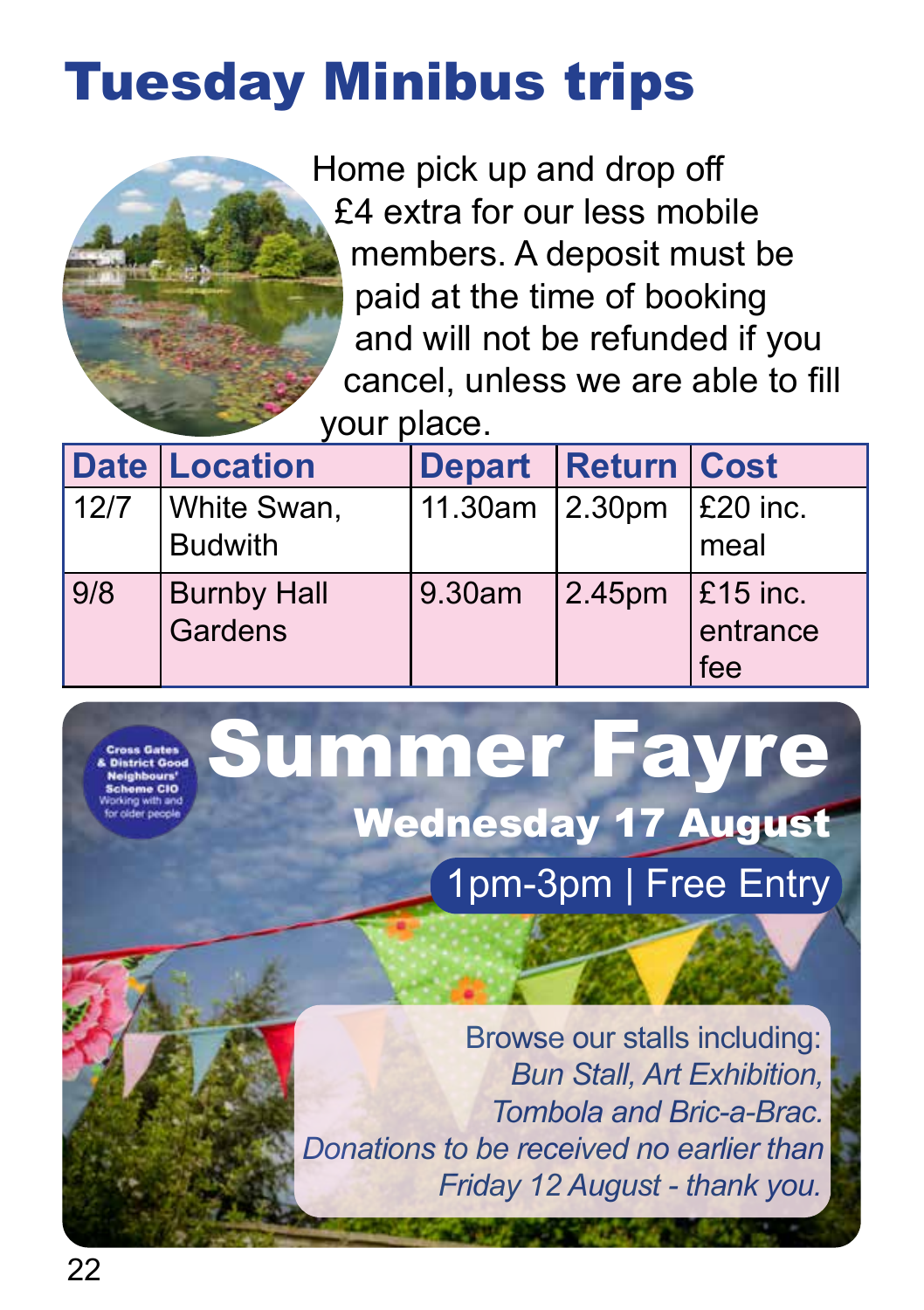## Shared Tables

### **Shared Tables is back!**

| <b>Date</b>                | <b>Time</b>     | <b>Venue</b>       |
|----------------------------|-----------------|--------------------|
| Saturday 18 June           | 1 <sub>pm</sub> | <b>Barnbow</b>     |
| Sunday 26 June             | 1pm             | Zorbas             |
| Saturday 2 July            | 1 <sub>pm</sub> | Devon              |
| Sunday 10 July             | 2pm             | La Cantina         |
| Saturday 16 July           | 1 <sub>pm</sub> | <b>Harvester</b>   |
| Sunday 24 July             | 1pm             | <b>The Station</b> |
| Saturday 30 July           | 1pm             | <b>Skyliner</b>    |
| <b>Sunday 7 August</b>     | 1pm             | <b>Brown Cow</b>   |
| Saturday 13 August         | 1 <sub>pm</sub> | Devon              |
| <b>Sunday 21 August</b>    | 2pm             | La Cantina         |
| Saturday 27 August         | 1pm             | <b>Barnbow</b>     |
| <b>Sunday 4 September</b>  | 1pm             | <b>Zorbas</b>      |
| Saturday 10 September      | 1pm             | <b>Black Olive</b> |
| <b>Sunday 18 September</b> | 2pm             | La Cantina         |

To book please contact the office. Let us know by the **Friday** before the meal takes place if you wish to cancel.